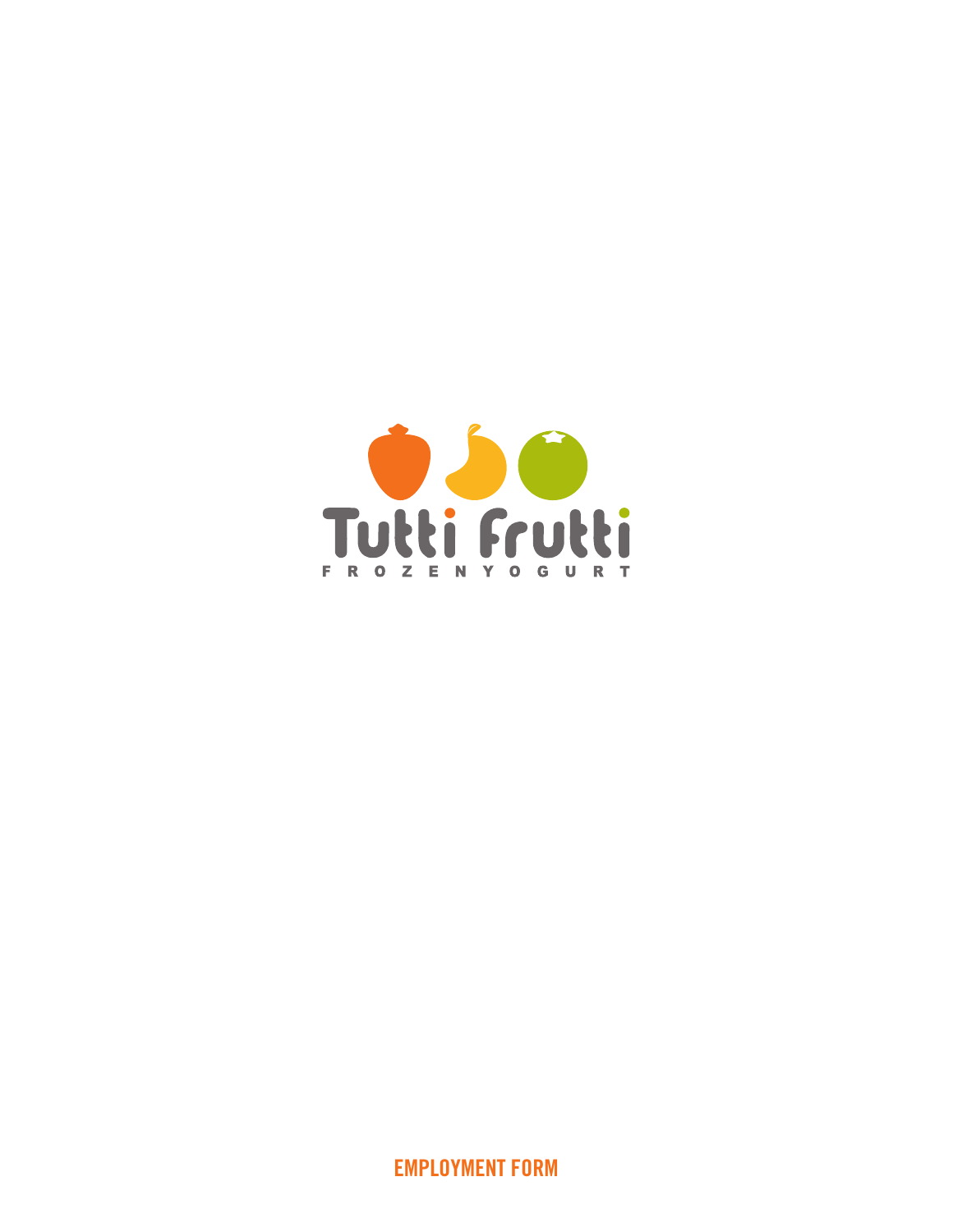| <b>EMPLOYMENT APPLICATION FORM</b> |  |  |
|------------------------------------|--|--|
|------------------------------------|--|--|

STORE LOCATION:

| 1. POSITION APPLIED FOR |                                      |                                                                                                                                                                                                                                |                                                                                                                                      |                    |               |                                                                                                   |                |
|-------------------------|--------------------------------------|--------------------------------------------------------------------------------------------------------------------------------------------------------------------------------------------------------------------------------|--------------------------------------------------------------------------------------------------------------------------------------|--------------------|---------------|---------------------------------------------------------------------------------------------------|----------------|
|                         |                                      |                                                                                                                                                                                                                                |                                                                                                                                      |                    |               |                                                                                                   |                |
| <b>2. PERSONAL DATA</b> |                                      |                                                                                                                                                                                                                                |                                                                                                                                      |                    |               |                                                                                                   |                |
|                         |                                      |                                                                                                                                                                                                                                |                                                                                                                                      |                    |               | LAST NAME:                                                                                        |                |
|                         | ADDRESS/CITY                         |                                                                                                                                                                                                                                |                                                                                                                                      |                    |               | STATE/PROVINCE ZIP/POSTAL CODE COUNTRY                                                            |                |
|                         |                                      |                                                                                                                                                                                                                                | Best Time: Q Morning Q Afternoon Q Evening                                                                                           | <b>CELL PHONE:</b> |               | Best Time: O Morning O Afternoon O                                                                | Evening        |
|                         |                                      |                                                                                                                                                                                                                                | HOW FAR DO YOU LIVE FROM DESIRED TUTTI FRUTTI LOCATION: MINS<br>ARE YOU LEGALLY ABLE TO WORK IN CANADA?  U YES  U NO                 |                    |               | ARE YOU OVER 18 YEARS OF AGE? $\Box$ YES<br>(Proof of age or work permit maybe required if hired) | $\square$ No   |
|                         |                                      |                                                                                                                                                                                                                                | (Proof of identity and legal authority to work in Canada is a condition of employment)                                               |                    |               |                                                                                                   |                |
|                         |                                      |                                                                                                                                                                                                                                | HAVE YOU WORKED FOR A TUTTI FRUTTI BEFORE? $\Box$ YES $\Box$ NO                                                                      |                    |               |                                                                                                   |                |
|                         |                                      |                                                                                                                                                                                                                                |                                                                                                                                      |                    |               |                                                                                                   |                |
|                         |                                      |                                                                                                                                                                                                                                | DATE(S): FROM TO TO REASONS FOR LEAVING                                                                                              |                    |               |                                                                                                   |                |
|                         |                                      |                                                                                                                                                                                                                                |                                                                                                                                      |                    |               |                                                                                                   |                |
|                         |                                      | <b>3. CONTACT PERSON IN CASE OF EMERGENCY</b>                                                                                                                                                                                  |                                                                                                                                      |                    |               |                                                                                                   |                |
|                         | ADDRESS/CITY                         |                                                                                                                                                                                                                                |                                                                                                                                      |                    |               | STATE/PROVINCE ZIP/POSTAL CODE COUNTRY                                                            |                |
|                         |                                      | HOME PHONE: New York Phone Phone Phone Phone Phone Phone Phone Phone Phone Phone Phone Phone Phone Phone Phone Phone Phone Phone Phone Phone Phone Phone Phone Phone Phone Phone Phone Phone Phone Phone Phone Phone Phone Pho |                                                                                                                                      |                    |               | <b>CELL PHONE: CELL PHONE:</b>                                                                    |                |
|                         | <b>4. WORK SCHEDULE AVAILABILITY</b> |                                                                                                                                                                                                                                |                                                                                                                                      |                    |               |                                                                                                   |                |
| <b>SHIFT</b>            | <b>MONDAY</b>                        | <b>TUESDAY</b>                                                                                                                                                                                                                 | <b>WEDNESDAY</b>                                                                                                                     | <b>THURSDAY</b>    | <b>FRIDAY</b> | <b>SATURDAY</b>                                                                                   | <b>SUNDAY</b>  |
| <b>AM</b>               | to                                   | $\mathfrak{t}$                                                                                                                                                                                                                 | $\mathfrak{t}$                                                                                                                       | to                 | to            | to                                                                                                | $\mathfrak{g}$ |
| <b>PM</b>               | to                                   | to                                                                                                                                                                                                                             | to                                                                                                                                   | to                 | to            | $\mathsf{t}$                                                                                      | to             |
|                         |                                      |                                                                                                                                                                                                                                | HOW MANY HOURS WOULD YOU WISH TO WORK EACH WEEK? ___________________ INDICATE WHEN YOU ARE AVAILABLE TO WORK                         |                    |               |                                                                                                   |                |
|                         |                                      |                                                                                                                                                                                                                                | COULD YOU WORK EXTRA HOURS IF REQUIRED? $\Box$ YES $\Box$ NO ARE YOU LOOKING FOR: $\Box$ TEMPORARY $\Box$ FULL-TIME $\Box$ PART-TIME |                    |               |                                                                                                   |                |
|                         |                                      |                                                                                                                                                                                                                                | IF TEMPORARY, WHEN ARE YOU AVAILABLE? FROM TO TO TO THE RESERVE TO THE RESERVE TO A LIMIT AND TO THE RESERVE T                       |                    |               |                                                                                                   |                |